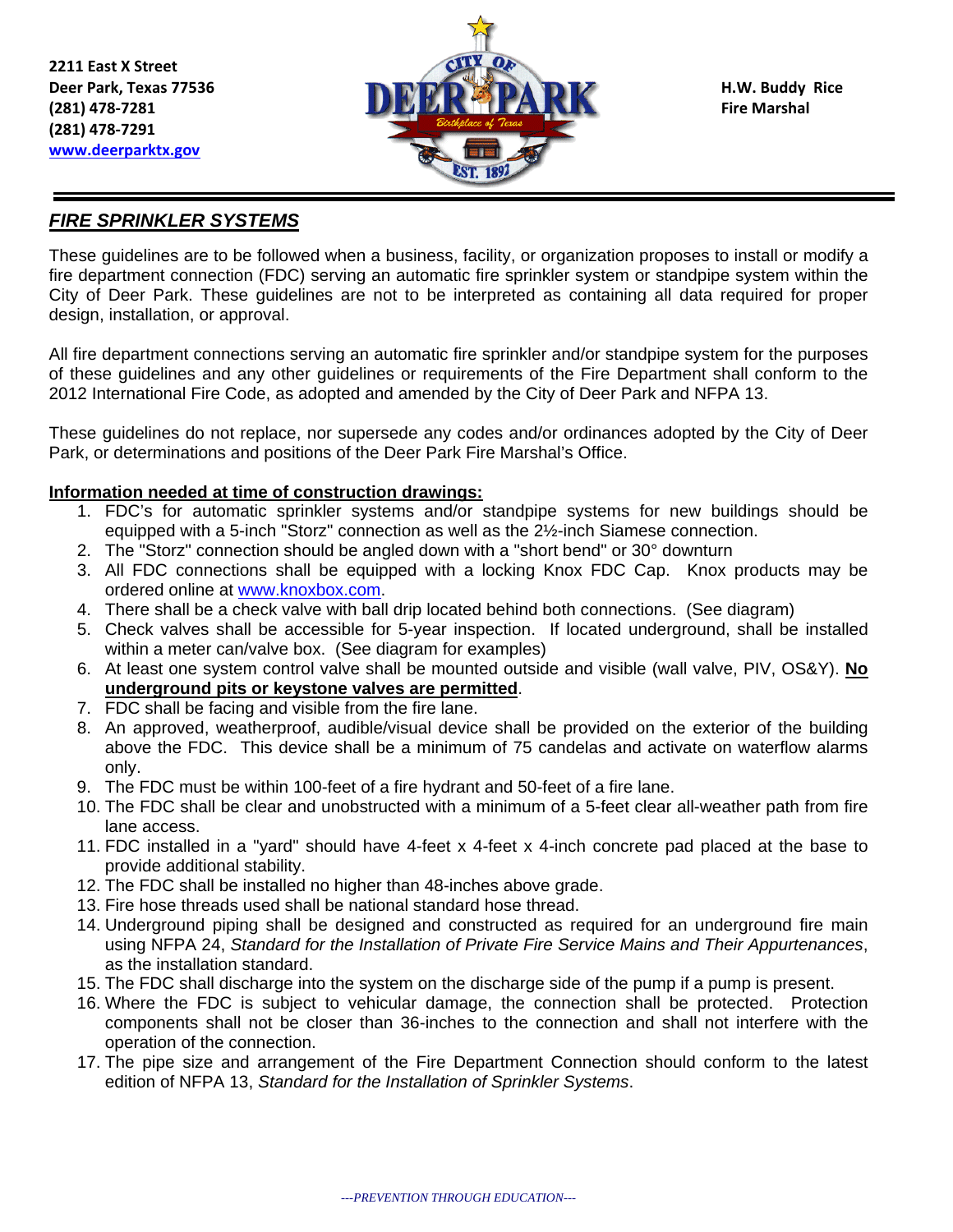**2211 East X Street (281) 478‐7291 www.deerparktx.gov**



If there are any other options other than the ones shown on the page, the contractor may submit it to the Fire Marshal's Office for review.

## **Remote Fire Department Connection (FDC) Details Examples**



- 5 x 4 STORZ FDC w/ 30 DEG. BEND
- 28\* SERVICE CAN
- 4" FDC SIGN "AUTO SPRK"